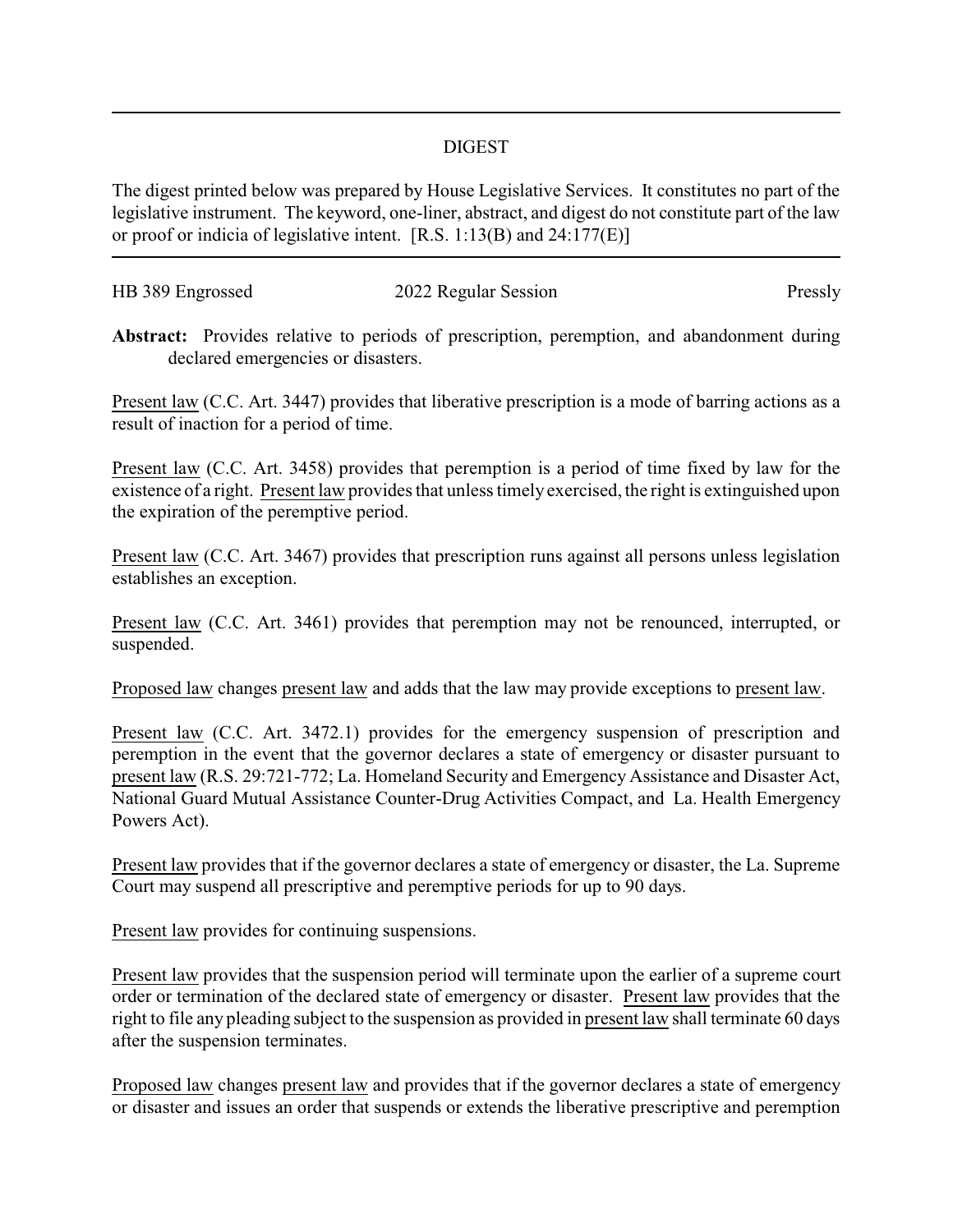periods, the executive order or proclamation shall have the effect of suspending only those liberative prescriptive or peremptive periods that would have otherwise accrued during the time specified in the order or duration of the order's effectiveness.

Proposed law provides that when the suspension period terminates, liberative prescription or peremption commences to run again and accrues upon the earlier of 30 days after the expiration of the period of suspension or in accordance with time as calculated in present law (C.C. Art. 3472).

Present law (C.C. Art. 3472) provides that a period of suspension is not counted toward the accrual of prescription. Present law provides that prescription commences to run again upon the termination of the period of suspension.

Proposed law (C.C.P. Art. 196.2) provides that when the governor declares a state of emergency or disaster pursuant to present law (R.S. 29:721-775), the supreme court, rather than the governor, may suspend or extend deadlines applicable to legal proceedings in court, including abandonment of actions.

Present law (C.C.P. Art. 561) provides that an action is abandoned when the parties fail to take any step in its prosecution or defense in the trial court for three years. An appeal is abandoned when parties fail to take any step in its prosecution or disposition or disposition for the period provided in the rules of the appellate court.

Proposed law (C.C.P. Art. 196.2) provides that the suspension or extension of deadlines applicable to legal proceedings shall only extend deadlines applicable to legal proceedings that would have otherwise run during the period of time in the order. After the suspension or extension period has expired, a party shall have an amount of time as specified in the court order to file any pleading affected by the suspension or extension. Proposed law provides that if no amount of time is specified, the parties shall have 30 days after the period has expired.

Present law (C.C.P. Art. 562) provides that when the governor declares a state of emergency or disaster pursuant to present law (R.S. 29:721-775) the supreme court may suspend the period of abandonment for a period of time not to exceed 90 days. Present law provides for continuing suspensions.

Present law provides that the suspension period will terminate upon the earlier of a supreme court order or termination of the declared state of emergency or disaster. Present law provides that the right to file any pleading subject to the suspension as provided in present law shall terminate 60 days after the suspension terminates.

Proposed law repeals present law.

(Amends C.C. Arts. 3461 and 3472.1; Adds C.C.P. Art. 196.2; Repeals C.C.P. Art. 562)

Summary of Amendments Adopted by House